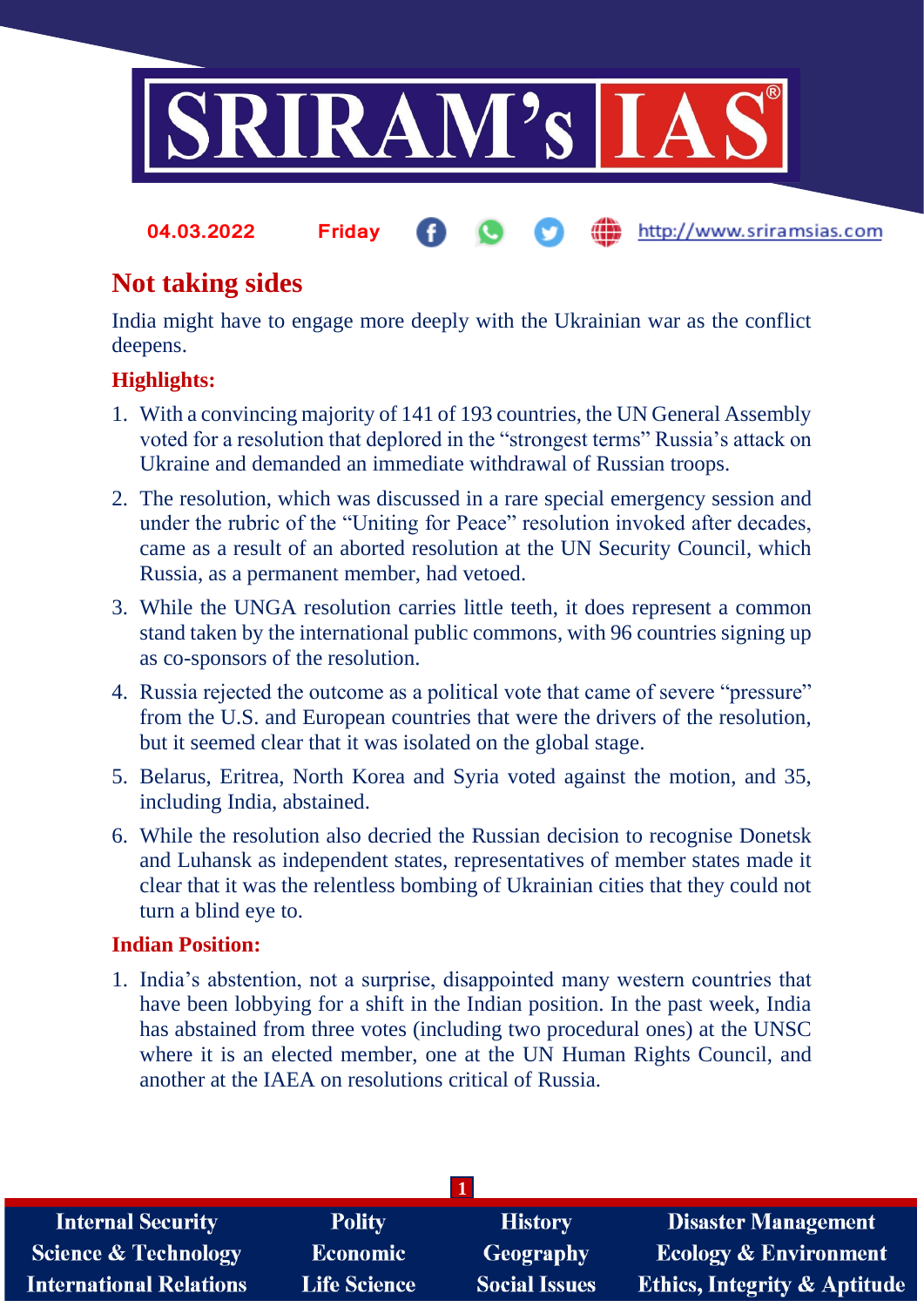

#### the http://www.sriramsias.com **04.03.2022 Friday**

- 2. In an explanation of vote (EOV), India's UN representative said that India is calling for dialogue, while officials say that India's abstention has given it room to play a role in diplomacy with Russia and Ukraine.
- 3. In a sign of some discomfort with Russian actions, the EOV also dropped the earlier references to the "legitimate security interests", and included language on respecting the "territorial sovereignty" of members.
- 4. India has also sent humanitarian aid to Ukraine although its vote of abstention indicates the Modi government still has many reasons not to vote against Russia, a strategic and defence partner that has stood by India.
- 5. As the conflict continues, and the global community expresses its disapproval, however, India's desire to remain an "abstentionist" power is being called into question.
- 6. The Government has also said that it needs to remain on good terms with both sides as its primary focus remains the safe exit of Indians from the conflict zone.

While evacuating Indians is an important priority, it cannot be India's only focus in this crisis, given its aspirations for global leadership and the oft-quoted motto of "Vasudhaiva Kutumbakam". It may become necessary for India to engage more deeply with the conflict in Europe, which is now a global concern.

## **India should integrate into global value chains**

- In late 2019, when India withdrew from the Regional Comprehensive Economic Partnership (RCEP) — a trade agreement involving Southeast Asia, China, Japan, South Korea, Australia, and New Zealand — it was perceived as New Delhi stepping away from global trade.
- The pendulum has now swung, with India concluding a trade agreement with the United Arab Emirates (UAE), and in negotiations with Australia, the United Kingdom (UK), Canada, and Israel.
- The shift reflects the increasingly political character of international commerce.

| <b>Internal Security</b>        | <b>Polity</b>       | <b>History</b>       | <b>Disaster Management</b>              |
|---------------------------------|---------------------|----------------------|-----------------------------------------|
| <b>Science &amp; Technology</b> | <b>Economic</b>     | <b>Geography</b>     | <b>Ecology &amp; Environment</b>        |
| <b>International Relations</b>  | <b>Life Science</b> | <b>Social Issues</b> | <b>Ethics, Integrity &amp; Aptitude</b> |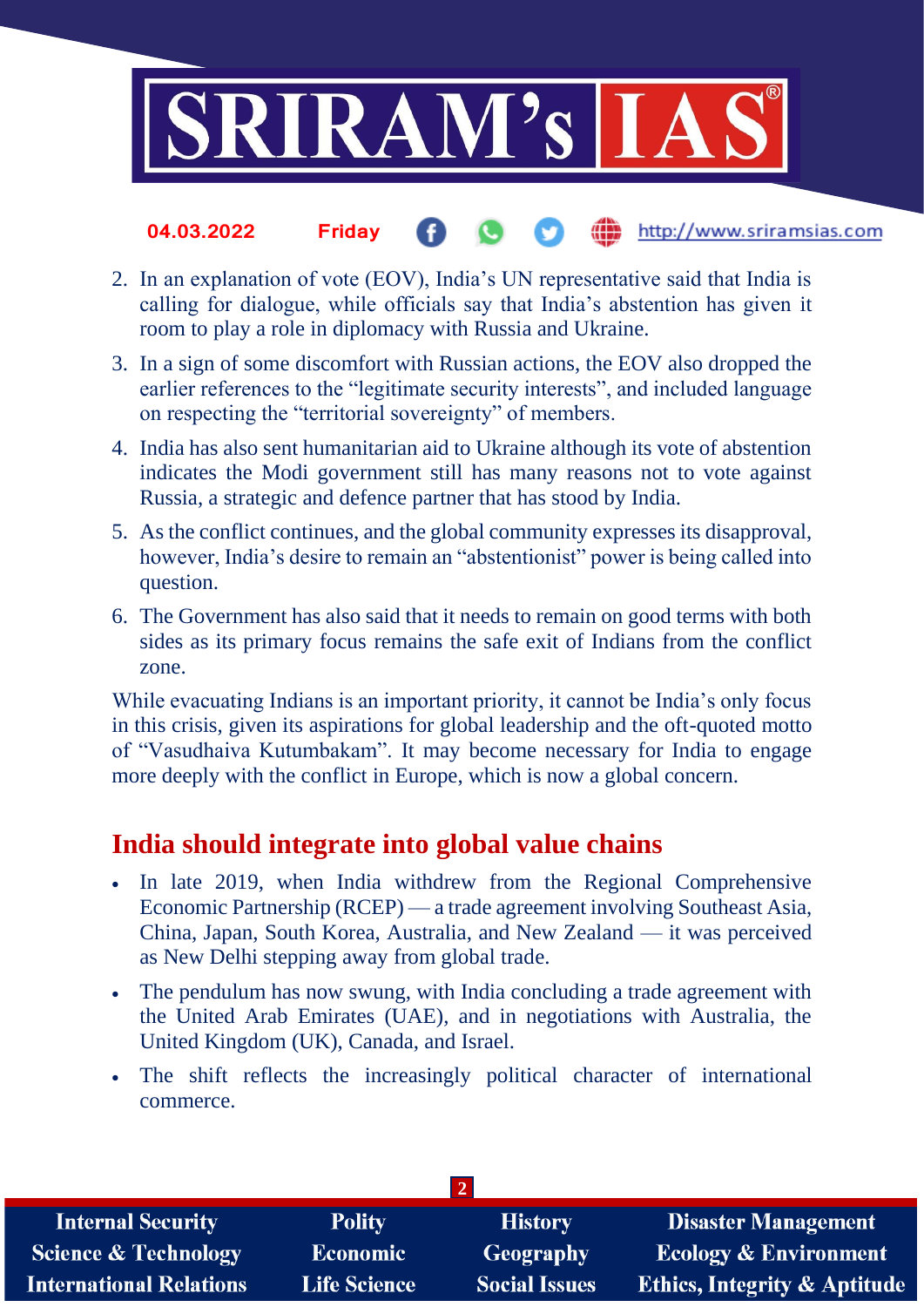

#### the http://www.sriramsias.com **04.03.2022 Friday**

• Concerns about further dependence on China, particularly given RCEP's lax rules of origin, stand in stark contrast to the prospect of greater integration with more complementary (and friendly) advanced economies.

### **National objectives in global trade**

- 1. Trade agreements are but one means to what is arguably a more important national objective: Increasing the global share of India's exports.
- 2. Creating goods and services not just for India, but for the world, is critical to ensuring large-scale employment, wealth creation, and human development that takes fuller advantage of India's favourable demographics.
- 3. Additionally, as the pandemic has underscored, globally competitive manufacturing is critical to ensuring national resilience, particularly in critical sectors such as health, energy, and digital technologies.

### **The political power of Exports:**

- 1. China has demonstrated, much as colonial powers did in a prior era, how export power can be leveraged for political purposes.
- 2. Admittedly, India's quest for exports has faced adverse headwinds. It is not rich in natural resources such as oil and gas. Politics has created further hurdles.
- 3. India today accounts for around 3% of the world's economy (ranked 6th) yet contributes only about 2.2% of global exports (ranked 12th) and barely 2% of merchandise exports (ranked 14th).
- 4. Over half of Indian goods exports come from refined petroleum products, gems and jewellery, pharmaceuticals, machinery, organic chemicals, automotive parts, and iron and steel. These are (with few exceptions) not generators of large-scale employment.

### **Silver Lining:**

1. Today, two developments have collectively created an opportunity to redress India's anaemic exports. First, Beijing's growing assertiveness and economic nationalism have caused some governments to reconsider their dependence on trade integration with China. This extends to the United States (US), Japan, South Korea, Taiwan, UK, and Australia, as well as some European countries.

| <b>Internal Security</b>        | <b>Polity</b>       | <b>History</b>       | <b>Disaster Management</b>              |
|---------------------------------|---------------------|----------------------|-----------------------------------------|
| <b>Science &amp; Technology</b> | <b>Economic</b>     | Geography            | <b>Ecology &amp; Environment</b>        |
| <b>International Relations</b>  | <b>Life Science</b> | <b>Social Issues</b> | <b>Ethics, Integrity &amp; Aptitude</b> |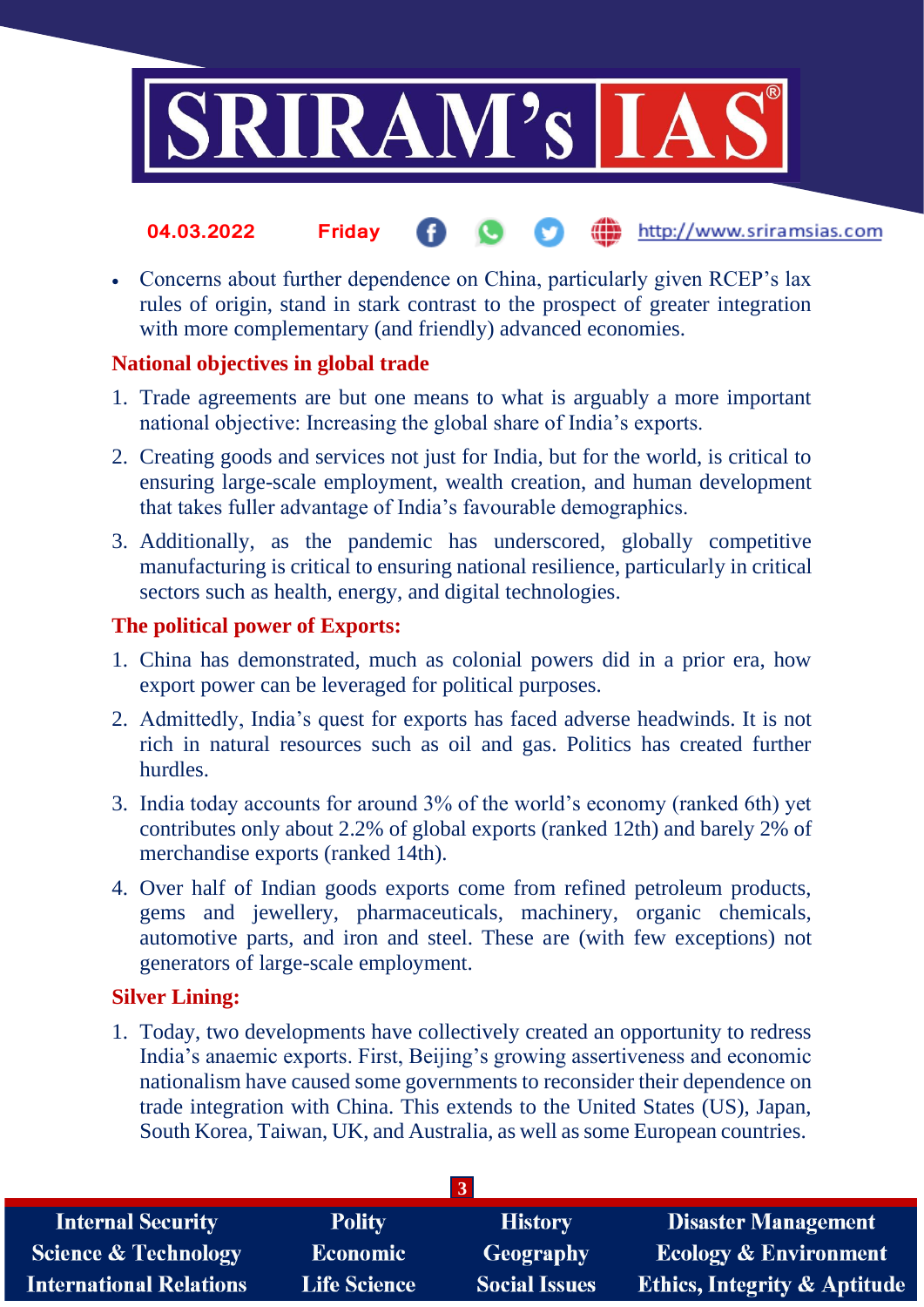

#### **04.03.2022 Friday**

http://www.sriramsias.com

- 2. Some see Southeast Asia and India as potential alternatives, although they recognise that diverting value chains away from mainland China will take many years, given sunk costs.
- 3. A second factor has been the coronavirus pandemic, which has offered an opportunity for a reset, as trade and supply chains have been disrupted.



## **Challenges of integration into global value chains:**

- 1. The challenges are that certain policies intended to promote self-sufficiency, rather paradoxically, risk moving India further away from that objective.
- 2. India consequently faces at least three major obstacles to fully realising its export potential: Restrictions on imports, regulatory uncertainty, and inadequate infrastructure.
- 3. These concerns have been identified both by domestic manufacturers and multinational corporations (MNCs) interested in further investment in India.
- 4. The most immediate challenge involves recognising that increasing exports requires facilitating imports. Final assembly in India necessitates importing raw materials, as well as intermediary goods until full domestic manufacturing ecosystems can be established. After all, China and Germany — which enjoy enormous trade surpluses — are also two of the three largest importers.
- 5. Yet Indian manufacturers confront a series of challenges to importing necessary components, including high import duties, complicated licensing procedures, large penalties, double-taxation on reimports, price controls, and local content requirements in products lacking local suppliers.

| -4                              |                     |                      |                                         |
|---------------------------------|---------------------|----------------------|-----------------------------------------|
| <b>Internal Security</b>        | <b>Polity</b>       | <b>History</b>       | <b>Disaster Management</b>              |
| <b>Science &amp; Technology</b> | <b>Economic</b>     | Geography            | <b>Ecology &amp; Environment</b>        |
| <b>International Relations</b>  | <b>Life Science</b> | <b>Social Issues</b> | <b>Ethics, Integrity &amp; Aptitude</b> |
|                                 |                     |                      |                                         |